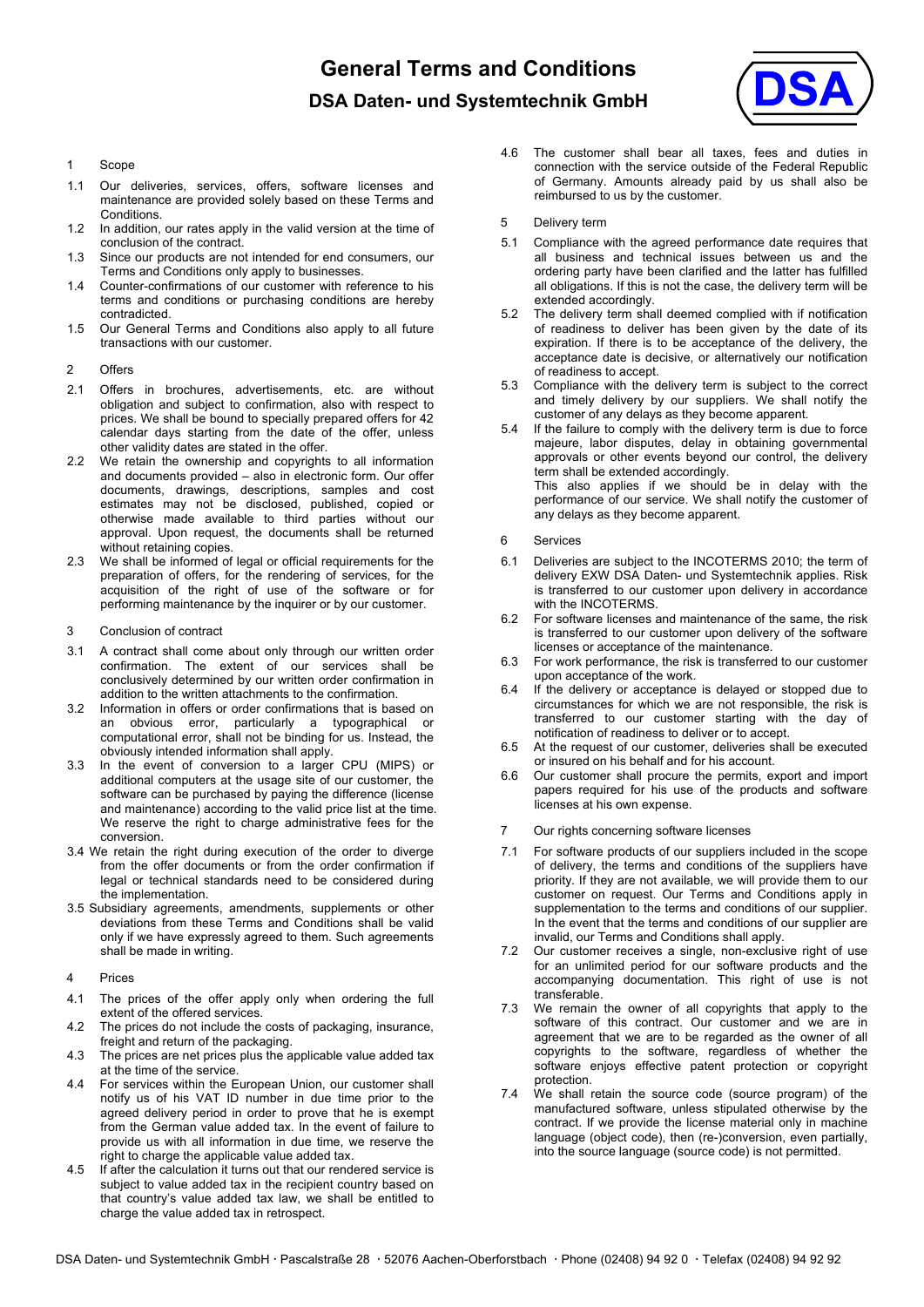## **General Terms and Conditions DSA Daten- und Systemtechnik GmbH**



- 7.5 All licenses listed in the contract may be neither transferred nor disseminated by our customer to third parties without our written permission. We may not refuse this permission in bad faith. As a prerequisite for permission, the third party must agree to the continued validity of the existing contract conditions with respect to himself. In the event of a founded suspicion that the third party would violate the contract conditions, in particular by making unauthorized copies, any transfer is prohibited.
- 7.6 Our customer shall be obligated to ensure with the due care of a prudent businessman that the software and the accompanying material be used only for his own internal purposes according to the content of the contract and will not be disclosed to third parties or used by them.
- 8 Right of use of our software licenses
- 8.1 Use is permitted only by our customer with data of our customer and only at the contractually stipulated usage site and on the contractually stipulated computer. A change in the rights of use is permitted only with our prior written approval. A change in the usage site is permitted as long as the other conditions remain the same. Our customer shall be obligated, immediately after such a change, to destroy all copies at the previous usage site or transfer them to the new usage site and to notify us of this in writing.
- 8.2 Our customer is not authorized, himself or via third parties, to duplicate the software in any form, except for archiving purposes, without our written approval. In an emergency, a substitute computer may be used for purposes of preservation or reconstruction. Copies may not be disseminated to third parties.
- 8.3 Unauthorized modification or editing of the software by our customer is not permitted. Modifications or editing may be performed only by us in return for suitable remuneration. Our customer may contract a third party to perform the work if we are unable or unwilling to carry out the work. A period of three weeks is set for our review of the acceptance of the contract.
- 8.4 Our customer is prohibited from removing or modifying serial numbers or characteristics serving to identify the program.
- 9 Software maintenance
- 9.1 Within the framework of the maintenance contract we will keep the software in a functioning condition, according to the specifications of the user manual delivered with the object code of the software.
- 9.2 Licenses unless otherwise stipulated in writing will be sold only together with a maintenance and support package (hereinafter "maintenance").
- 9.3 We shall provide the following services to our customer within the framework of the maintenance and after payment of the maintenance fees:
	- At our option, the elimination of the reproducible error in the software and the provided documentation or information on measures for a temporary workaround to prevent errors.
	- Depending on the maintenance contract, dispatch of the newest version of the software and the latest changes to existing versions (patches or updates) on the stipulated data carrier after ordering by our customer and dispatch of the corresponding documentation.
	- Hotline support in the event of software problems that occur, provided they are described exactly by our customer. We shall ensure that a help desk is available by telephone for our customer, in the event of such problems, daily (Mo-Fr) from 9:00 a.m. to 5:00 p.m. (MET).
- 9.4 The maintenance fee is payable before the start of each maintenance period and is valid for one entire year starting from the date of delivery.
- 9.5 The maintenance contract can be terminated in writing by either party starting from the second year of operation with notice of 3 months before the beginning of a maintenance period. Otherwise, the maintenance contract is automatically extended for an additional year.
- 9.6 As long as our software is maintained by us, we will correct or replace the software or take required measures in order to eliminate reported software errors in due time.
- Troubleshooting will be initiated by us without delay and, depending on the urgency and technical feasibility, carried out as quickly as possible. If it is determined that an error processed by us is not an error in the delivered software or was not caused by us, our customer shall be obligated to reimburse us for the costs of the troubleshooting based on our rates.
- 10 Work performed on the premises of our customer

For work performed by our employees or our agents on the premises of our customer, the following applies:

- 10.1 Our customer shall inform our personnel at his own expense of existing safety regulations and risks and take all measures necessary to protect human life and property at the workplace.
- 10.2 Our customer shall assist our personnel in carrying out the work to the extent necessary and at his own expense and will provide aids, such as preparing the construction site or workplaces, providing tools and lifting gear, providing water, electricity and a network connection, etc.
- 10.3 The assistance provided by our customer must ensure that our work can be started immediately upon arrival of our personnel and can be carried out without delay up until the time of acceptance.
- 10.4 If our customer fails to meet his obligations, then we shall be entitled, however not obligated, to carry out the duties incumbent on our customer in his stead and at his expense.
- 10.5 If a service cannot be rendered for reasons beyond our control, services already rendered by us and expenses incurred shall be compensated by the customer.
- 10.6 Parts replaced in a substitution procedure shall become our property.
- 11 Conditions of payment
- 11.1 Payments shall be made to one of our bank accounts without deductions.
- 11.2 Payments of the customer are due 30 days after the invoice date on our invoice. For compliance with this deadline, the value date of the payment to one of our accounts is decisive.
- 11.3 If our customer is in delay with his payment obligation, we are entitled to claim interest on arrears for the amount of 5 % above the applicable basic interest rate (Section 247 of the German Civil Code) of the European Central Bank, published by the German Federal Bank. The right to assert claims for further damages remains unaffected by this clause.
- 12 Reservation of title
- 12.1 The sold goods remain our property until full payment of the purchase price. Upon payment of the last installment the ownership of the goods is transferred to our customer. Until full payment of the purchase price, our customer shall be obligated not to dispose of the goods through sale, pledging, renting, loaning or any other manner.
- 12.2 If our customer is domiciled in the Federal Republic of Germany, then the following diverging stipulations apply:
	- Our customer is authorized to resell our reserved goods in ordinary business transactions. Our customer hereby assigns all claims against third parties arising from the resale to us, namely for the amount of the respective invoice value (including the statutory value added tax). Irrespective of this assignment of claims, our customer shall remain authorized to collect the claims.
	- Processing or restructuring of our goods by our customer shall take place solely on our behalf. In the event of processing with other goods not belonging to us, we are entitled to co-ownership of the new object in proportion of the invoice value of our reserved goods to the purchase price of the other processed goods (at the time of processing).